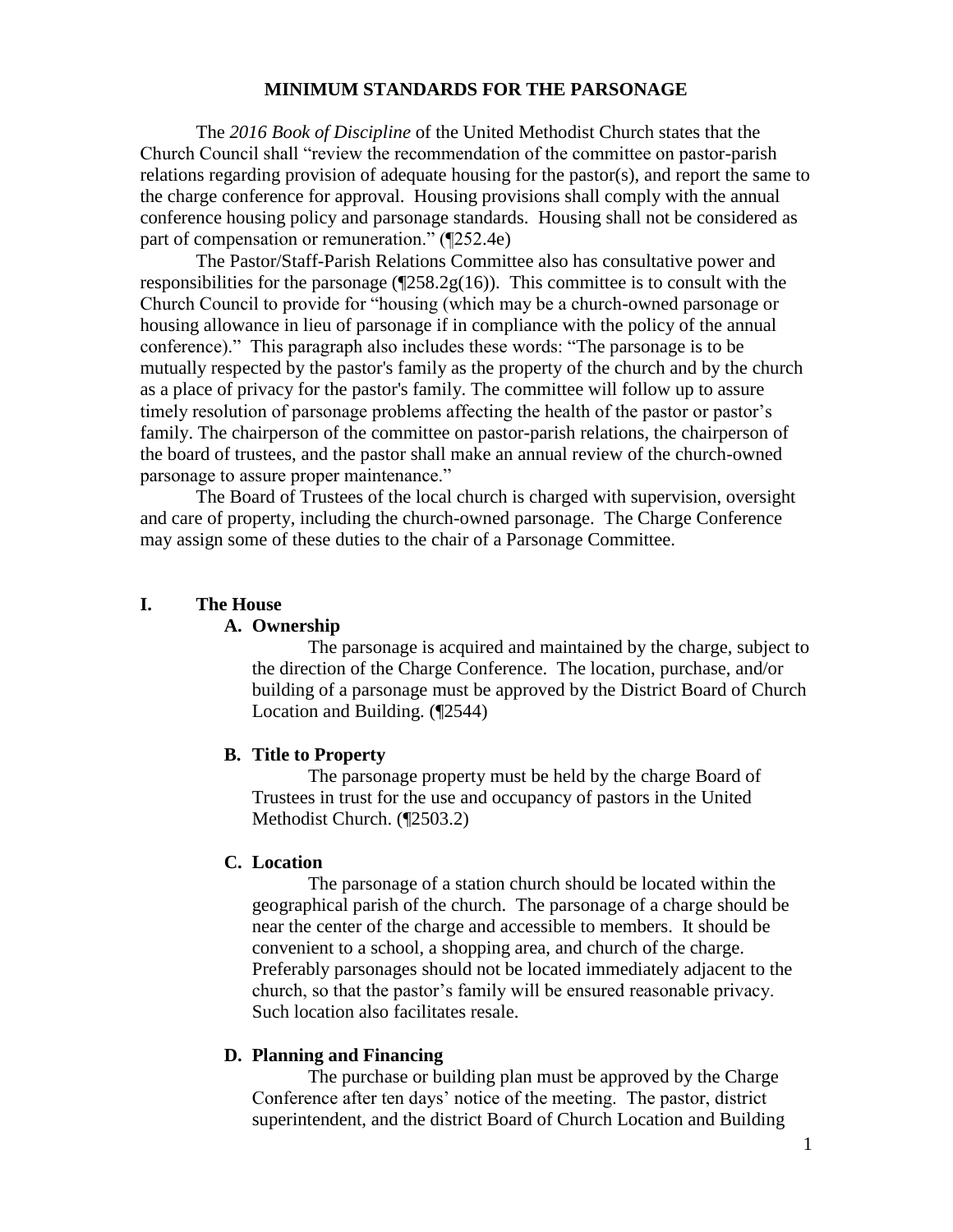must consent to the purchase. Provisions of the *Discipline* must be observed. The sale or relocation must conform to guidelines in the *Discipline*.

### **E. Administration**

The *Discipline* requires the Pastor/Staff-Parish Relations Committee to see that the Trustees provide adequate and comfortable residence for the pastor and maintain its proper upkeep and furnishings. "The chairperson of the Trustees or the chairperson of the parsonage committee if one exists, the chairperson of the committee on pastor-parish relations, and the pastor shall make an annual review of the church-owned parsonage to ensure proper maintenance." (¶2533.4 and ¶258.2g(16)). The pastor's family should be consulted in the selection of equipment, fixtures, and color schemes**.** (See Annual Review Inventory Form). The Annual Review Inventory Report shall be submitted to the District Superintendent and will be reviewed by the Parsonages' Support Committee.

The Trustees' annual budget should be adequate to provide maintenance of the parsonage and necessary replacement of furnishings for which the Trustees have responsibility.

Since insurance carried by the church will not cover personal effects of the parsonage family, the family is urged to secure a tenant's policy.

### **F. Inventory**

A complete inventory of all furnishings, and equipment shall be maintained, one copy with the Pastor-Staff Parish Relations Committee and/or the Trustees, a second copy with the parsonage family, and a third copy for the district superintendent attached to the Annual Review Inventory. This inventory should include the purchase date of items listed, purchase price, and any major repair work done on each. Condition of furnishings at the time of the annual review should be noted. (See Parsonage Inventory Form)

### **II. House Arrangement and Equipment A. Minimum Size**

The living room shall measure at least 280 square feet; or living and dining room combination shall be 330 square feet. Bedrooms shall measure no less than 144 square feet each, with one not less than 168 square feet.

### **B. Rooms**

The parsonage should have a minimum of seven rooms: at least three bedrooms with ample closet space in each, living room, dining room, kitchen, study (if not furnished outside the parsonage), at least 1 ½ baths, and ample dry storage space large enough for major pieces of furniture and large packing boxes. An additional bedroom, a family room, a utility room, and a garage are also desirable.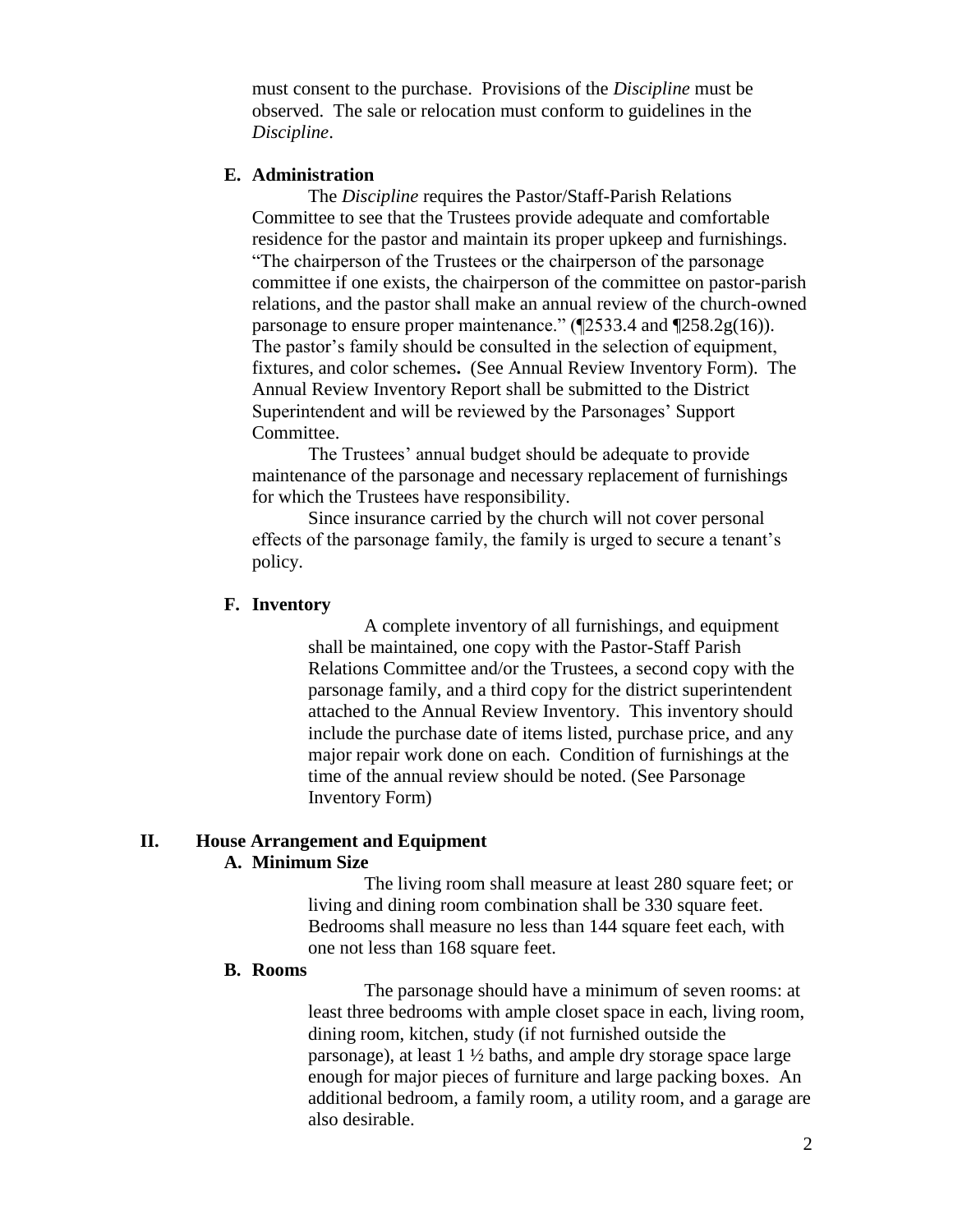If a pastor's office is included, it should be on the first floor with an outside entrance or entry from front hall or both or on the terrace level with outside entry. Usual office furnishings, telephone, bookshelves, and a storage closet for supplies should be provided.

Newly constructed or newly purchased parsonages shall include on the ground floor level one room which could be used as a bedroom by a person with a handicapping condition, a fully accessible bathroom, and laundry facilities. (¶2533.6)

### **C. Housing Necessities**

- Central heating plant
- Complete insulation, including weather stripping, storm windows, ceiling, sidewall and floor insulation. Carpeting is desirable as a further means of insulation.
- Central air conditioning is desirable everywhere, and a necessity in some areas of the conference.
- Annual servicing of all heating and air conditioning equipment.
- At least one telephone jack on each floor.
- Dead bolt locks on all exterior doors.
- Smoke detectors and fire extinguishers.
- Housing must be maintained free of health hazards.
- Exterminator/pest control service and an annual termite inspection.
- All major appliances, including washer, dryer, stove, refrigerator, automatic hot water heater.
- Kitchen: sink, built-in cabinets, a storage or supply closet, counter work surfaces, adequate electrical outlets properly grounded. Where possible, a garbage disposal and dishwasher should be provided.
- At least one telephone permanently in the house.

## **D. Furnishings and Maintenance**

- 1. Provided by the Church/Charge
	- Furniture for the parsonage living room, foyer, dining room, and kitchen shall be provided. If a parsonage has more than three bedrooms, the church/charge shall provide furnishings for all bedrooms over three. All parsonage wall-to-wall floor coverings or rugs shall be furnished by the church/charge. Regular professional cleaning shall be the responsibility of the church/charge for all living spaces furnished by church/charge.
	- Window shades or blinds shall be provided in all rooms. Window treatments, and the responsibility for their maintenance/cleaning, shall be provided for the living room, dining room, and foyer.
	- Adequate light fixtures/lamps shall be provided for all living spaces furnished.
- 2. Provided by the Pastor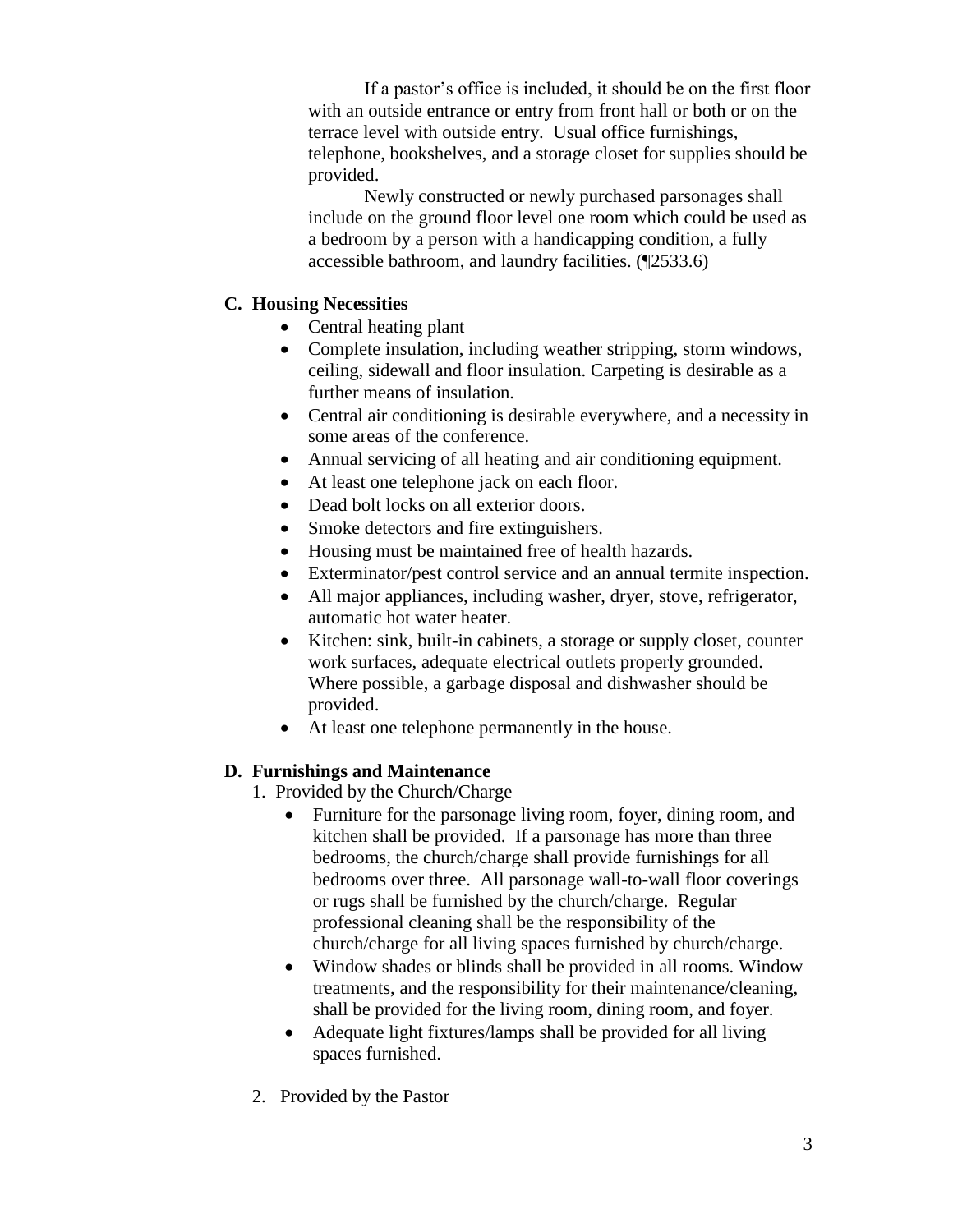- Furniture as desired for all rooms except living room, foyer, dining room, kitchen, and bedrooms more than three.
- Window treatments as desired for rooms other than living room, foyer, and dining room, as well as their maintenance/cleaning.
- Bed, bath, and kitchen linens.
- Cookware, utensils, and small appliances.
- China, crystal/glassware, flatware.
- Additional accessories such as pictures, lamps, family pieces, etc. which personalize a home.

## **E. Exterior**

- Trees and shrubbery should be provided where needed.
- Landscaping and normal fertilization shall be the responsibility of the church/charge.
- Cutting of the lawn and trimming of the shrubs is the responsibility of the residents.
- A lawn mower, adequate for the size of the lawn, shall be provided by the church/charge.
- A TV antenna or cable hook-up should be provided.

## III. **General Guidelines**

## **A. Privacy and Care**

Since the parsonage is the home of the pastor and his/her family, their rights and privacy should be respected by the congregation. The occupants must ensure that the parsonage receives proper care.

## **B. Gifts**

A written statement should accompany any gift of furniture or furnishings, designating whether the gift is to permanently remain at the parsonage or is a personal gift to the pastor's family. Gifts shall be received without conditions and with right of refusal.

## **C. Placement of Furniture**

Use and placement of church-owned furnishings within the parsonage shall be at the discretion of the parsonage occupants.

## **D. When a move occurs, refer to the "Policy at the Time of Change of Pastors".**

# **POLICY AT THE TIME OF CHANGE OF PASTORS**

I. The Pastor/Staff-Parish Relations Committee will supply to the district superintendent the list of people serving on the "**Local Church Parsonage Committee**" with the chairperson's address and telephone number.

II. The district superintendent will contact the chairperson of the "Local Church Parsonage Committee" asking that the committee meet at the parsonage with the pastor,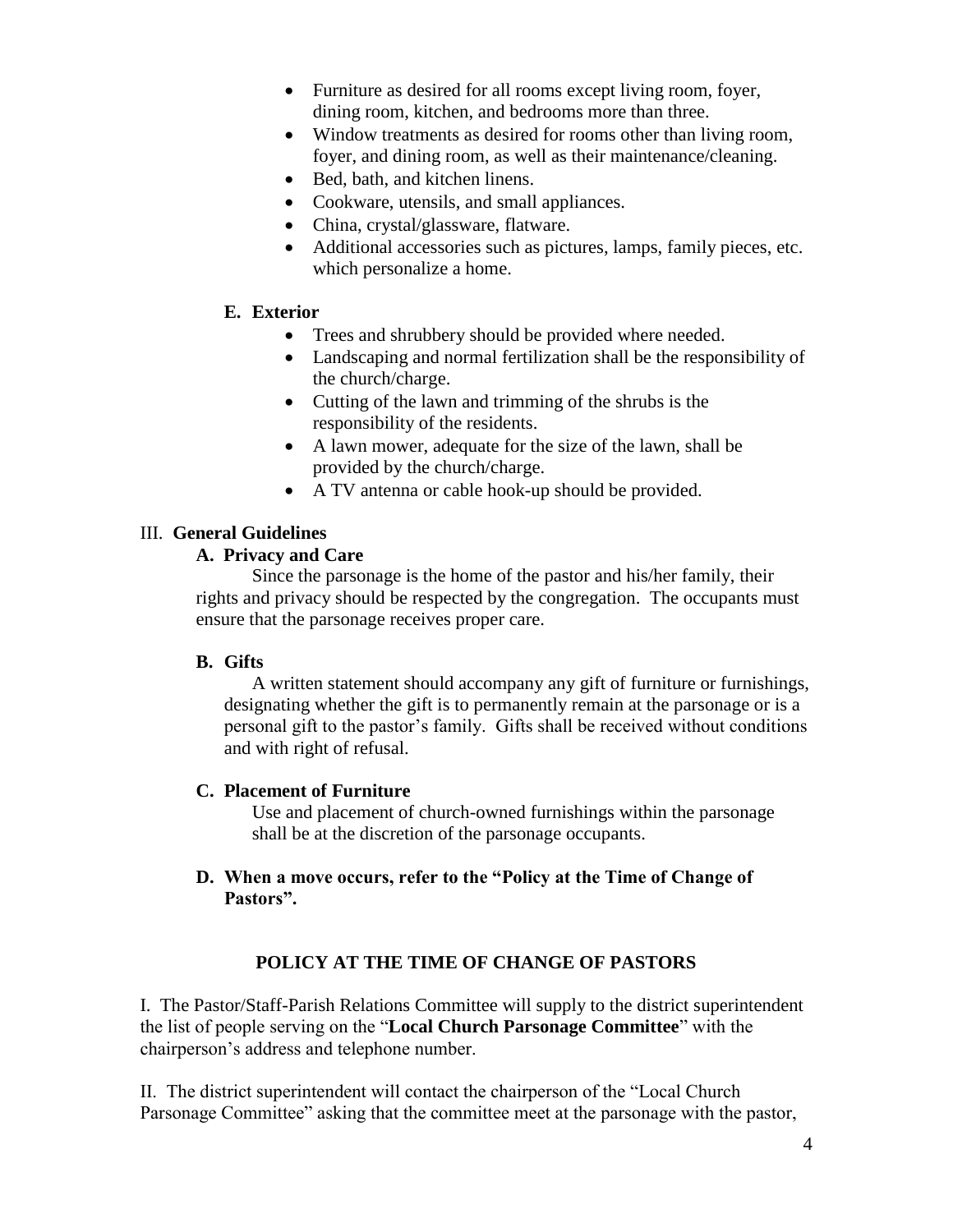pastor's spouse (if applicable), and if requested by the district superintendent, a representative from the Parsonages Support Committee to inspect the parsonage, using the following guidelines:

- A. Check complete inventory (see Inventory for Leaving the Parsonage).
- B. Inspect each room for needed repairs, refurbishing, paint, etc. with attention to who is accountable beyond normal wear and tear.
- C. Inspect electrical, heating, cooling, and plumbing systems.
- D. Evaluate conditions of structure, inside and outside, including church-owned furnishings, appliances, and systems.
- E. Pastor shall provide information about condition of appliances and systems known only to occupant.

III. After parsonage inspection by the "Local Church Parsonage Committee" and the pastor:

- A. The Committee will
	- Work with the Church Council to arrange for needed repairs, refurbishing, painting, etc.
	- Floors cleaned and waxed, rugs shampooed.
	- Keep the district superintendent informed concerning condition of the parsonage.
	- Inspect parsonage again nearer moving time.
	- Check the Parsonage Inventory with the parsonage family before their departure, and with the new parsonage family upon their arrival.
	- Have a representative of the Committee at the parsonage as the parsonage family moves.
	- Make necessary last minute corrections to the parsonage before the new family arrives.
	- Make sure that all utilities remain connected, the deposit for public utilities having been made by the church/charge.
- B. The pastor will
	- Leave the parsonage clean. The outgoing parsonage family is responsible for leaving the house and furnishings clean and in move-in condition. This means at least:
		- o No items should be left in storage areas (attic, garage, basement, shed, closets, etc.)
		- o Windows washed.
		- o Refrigerator emptied and cleaned.
		- o Bathrooms scrubbed.
		- o Stoves and vent hoods thoroughly cleaned.
		- o Fireplace cleaned.
		- o Yard trimmed and mowed.
		- o All garbage removed from the property.
		- (see Inventory for Leaving the Parsonage Form).
	- Have repaired or cleaned at his/her expense, any damage due to negligence and/or pets.